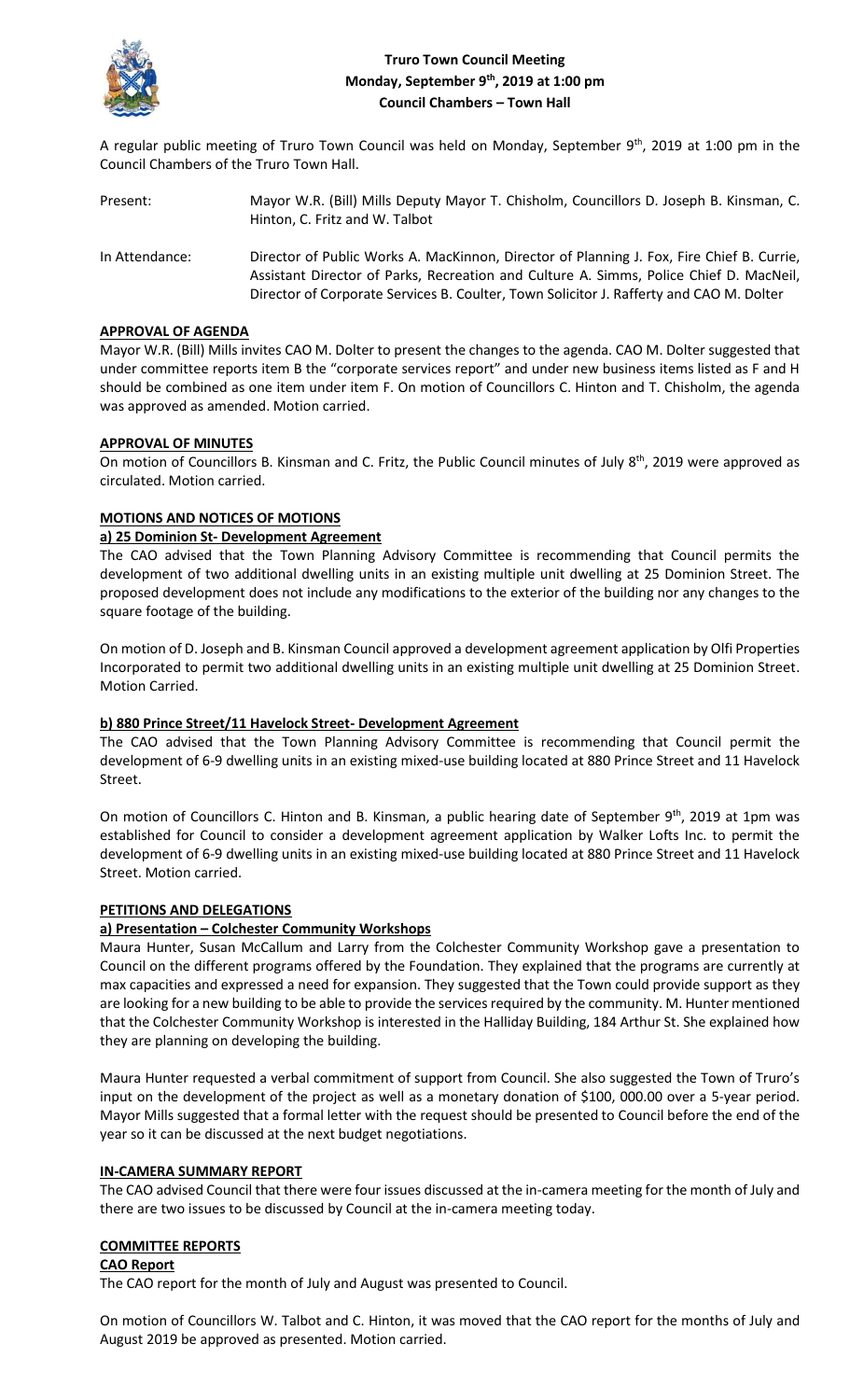### **Corporate Services Report**

The Corporate Services report for the months of July and August was presented to Council.

On motion of Councillors C. Fritz and T. Chisholm, it was moved that the Corporate Services report for the months of June 2019 be approved as presented. Motion carried.

# **Fire Report**

The Fire Report for the months of July and August was presented to Council.

On motion of Councillors D. Joseph and W. Talbot, it was moved that the Fire Report for the months of July and August 2019 be approved as presented. Motion carried.

#### **Planning and Development Report**

The Planning and Development report for the months of July and August was presented to Council.

On motion of Councillors C. Fritz and W. Talbot, it was moved that the Planning and Development report for the months of July and August 2019 be approved as presented. Motion carried.

### **Police Report**

The Police Report for the months of July and Augusts was presented to Council.

On motion of Councillors C. Fritz and B. Kinsman, it was moved that the Police Report for the months of July and August 2019 be accepted as presented. Motion carried.

### **Public Works Report**

The Public Works report for the months of July and August was presented to Council.

On motion of Councillors W. Talbot and T. Chisholm, it was moved that the Public Works Report for the months of July and August 2019 be accepted as presented. Motion carried.

### **Parks, Recreation and Culture Report**

The Parks, Recreation and Culture Report for the months of July and August was presented to Council.

On motion of Councillors D. Joseph and C. Fritz, it was moved that the Parks, Recreation and Culture Report for the months of July and August 2019 be accepted as presented. Motion carried.

# **QUESTIONS BY MEMBERS**

Councillor D. Joseph expressed his concerns with the condition of the parking lot in Victoria Park. He noted substantial potholes. A. Simms explained that the holes will be repaired before the end of the week.

Councillor D. Joseph also brought to attention to the Chief of Police D. McNeil that when driving south on King Street, during big soccer tournaments, cars were park very closely to the train track which made them impossible to see until the last second. Chief McNeil suggested to be on the look out for next season as he does not anticipate any big tournaments for the rest of this year.

Councillor C. Hinton reminded Council that the Embrace Festival is taking place on Saturday September 14, 2019. She also mentioned herself and other members from council will be participating in a community night at the Truro Elementary School on Thursday Evening, September 12, 2019.

She expressed her wishes to raise some funds for a fence to provide safety to the park on Laurie and Alice Street.

She noted that John Ross and Son is using some of Town land to conduct their operation. CAO M. Dolter explained that the By-Law Officer did ask the company to remove their equipment from Town land and followed-up since to make sure that they have complied. She also expressed the discontent of a few business owners in the downtown area on the street closures. Mayor Mills also noted that he was contacted by a few of the business owners on the closing of Inglis street earlier this summer and how doing so affects their business. He mentioned that most of them are pleased with the development of the Downtown Truro Partnership and their events however the last time Inglis street was closed they kept it closed for a total of 3 days and that had a serious impact on their revenues. Mayor Mills suggested that more events take part in the square instead of in the street. He asked Council to consider a discussion between now and next spring to find a solution for the next festival season. CAO M. Dolter also expressed that this has been an ongoing issue for some time. He noted that we have refused the closing on Prince St. on multiple occasion for that reason. He did mention that the event does create some exposure to Inglis St to have the events take place in the street. By having the events take place in the square, it would limit the exposure to the businesses in the downtown

Councillor C. Fritz questioned the bow hunting in Victoria Park and its permanency. CAO M. Dolter explained that the bow hunting has been approved for this year, but it was agreed by council that it would be subject to review every year. She also questioned the status on the Commercial street angled parking. Director of Public Works A.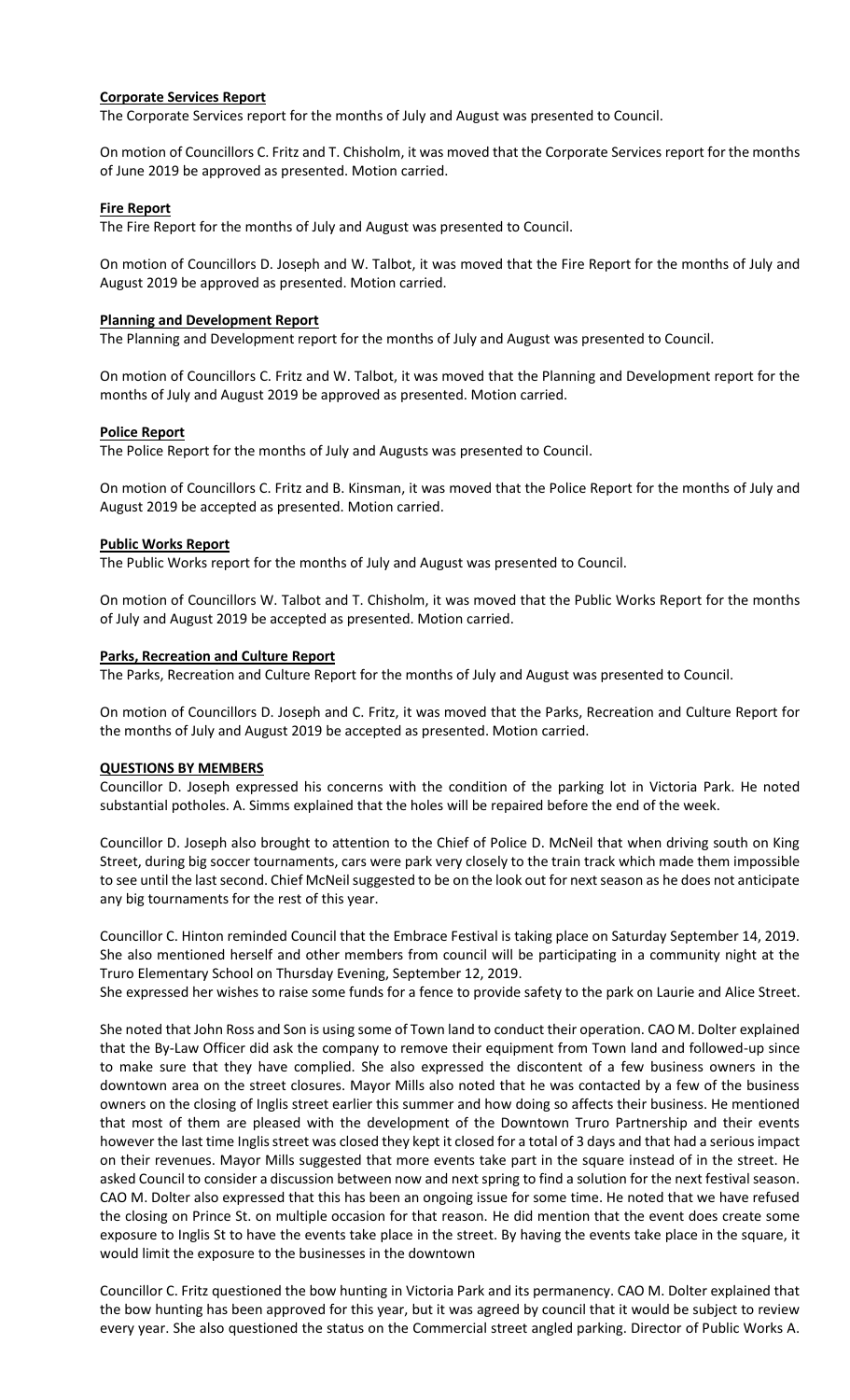McKinnon explained that the width of the street is not enough to allow angled parking. CAO M. Dolter explained the possibility to develop Victoria Square and offer more parking space there.

# **NEW BUSINESS**

### **a) Audited Financial Statements March 31, 2019**

CAO M. Dolter advised Council that the Audit Committee met on August 29, 2019 to review the nonconsolidated financial statements and the Audited Consolidated statements for the year ending on March 31<sup>st</sup>, 2019.

On motion of C. Fritz and D. Joseph it was resolved that the audited financial statements for the year ended March 31, 2019 be approved as circulated. Motion Carried.

### **b) Diversity Management Policy**

CAO M. Dolter advised that the Committee has be developing a policy that reflect the purpose of the Committee. He proposed a motion to approve the new policy brought forward by the Diversity Committee.

B. Kinsman questioned the policy and expressed his concerns on the depth of the policy. He suggested that the purpose of the policy was left unclear. Council agreed the revise the policy once it is reviewed by the Committee and by the Human Right Society.

On motion B. Kinsman and W. Talbolt it was agreed that the policy would be tabled until Council receives more information. Motion Carried.

### **c) Accounts Receivable Policy**

CAO M. Dolter asked Council to table this matter until it was reviewed by the Town Solicitor J. Rafferty.

It was agreed by Council to table the policy until further review.

# **d) Solid Waste By-Law**

CAO M. Dolter advised Council that the proposed amendment was to prohibit curb-side placement of bins intended to store solid waste.

On motion of C. Hinton and B. Kinsman it was resolved that the 1st reading of the attached By-law to amend the Solid Waste By-law is approved and 2nd reading is scheduled for October 7th, 2019. Motion Carried.

#### **e) Dog By-Law**

CAO M. Dolter proposed amendments to the Dog By-Law to reflect current administrative procedures and to give dog control staff the discretion to release fierce or dangerous dogs to their owners on conditions.

On motion of W. Talbot and C. Hinton and it was resolved that the 1<sup>st</sup> reading of the By-Law to be amend the Dog By-Law attached schedule "A" to this RFD is approved and a  $2^{nd}$  reading is scheduled for October  $7^{th}$ , 2019. Motion carried.

# **f) Senior Loneliness/ Boomer Haven Co-op Ltd.- 210 Lyman St**

Mayor Mills shared a letter from Mr. Shan requesting the Town's assistance on finding a place to operate a facility helping seniors that no longer have access to workshops or tolls. This membership base facility would allow renting to seniors of everything they require for their personal projects all while creating a bond with other senior citizen of the community.

Mayor Mills asked Council to review the material provided on this subject and try to come up with a solution or resources to help with this initiative.

Mr. Shan addressed Council and asked for start up costs. Mayor Mills agreed to discuss this with the principal of the NSCC and investigate on funding sources to help with the initiative.

### **g) Resolution in Support of Rail Safety Week**

CAO M. Dolter advised Council that he received a letter from Mr. Colbie, Chief of Police and Security and Chief of Security Officer for CN. It explained the CN Safety Week will be held from September 23<sup>rd</sup> to September 29<sup>th</sup>. It was agreed by Council that the solution would be signed to support Rail Safety Week.

#### **h) Minerals Play Fairway Proposals**

CAO M. Dolter explained to Council that he received a proposal from the Executive Director, Shawn Kirby. The proposal is asking for Councils to write the Nova Scotian Government in support of the Minerals Play Fairway. On motion of C. Fritz and C. Hinton it was agreed that Council would write a letter in support of the Mineral Play Fairway. Motion Carried.

# **i) Nova Scotia International Student Program**

CAO M. Dolter advised Council that a letter was brought forward to advice Council on the Nova Scotia International Student Program. A request for support to help promote the program and find more families to host international students in the community. He explained that they are also offering to come to a public meeting and offer council